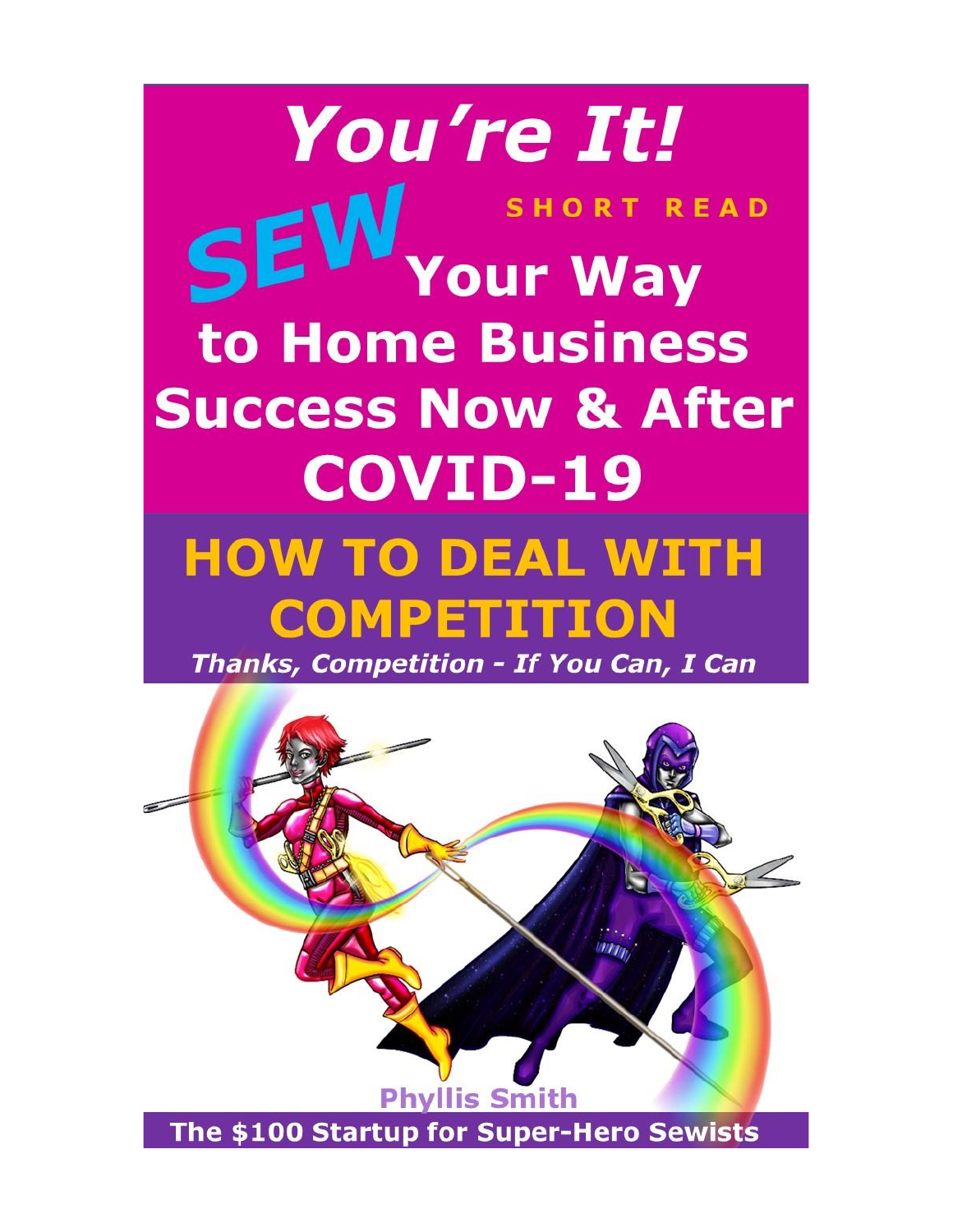# **ALTERATIONS BY PHYLLIS** with DANCING FABRICS

If you sew and sew well, you don't need to despair a lost job because you can grab just \$100 from somewhere and get going providing alterations and sewing services including fabric artistry that people are still seeking from the comfort of your home.

The time is now. Get going!

# **Home Sewing Business Success During & After COVID-19**

**Created by Phyllis Smith** Stillwater, MN, USA http://www.alterationsbyphyllis.com/video-tutorials

The 7 Steps To PREVAILING Alongside The **Competition In A Home-Based Sewing & Alterations Business**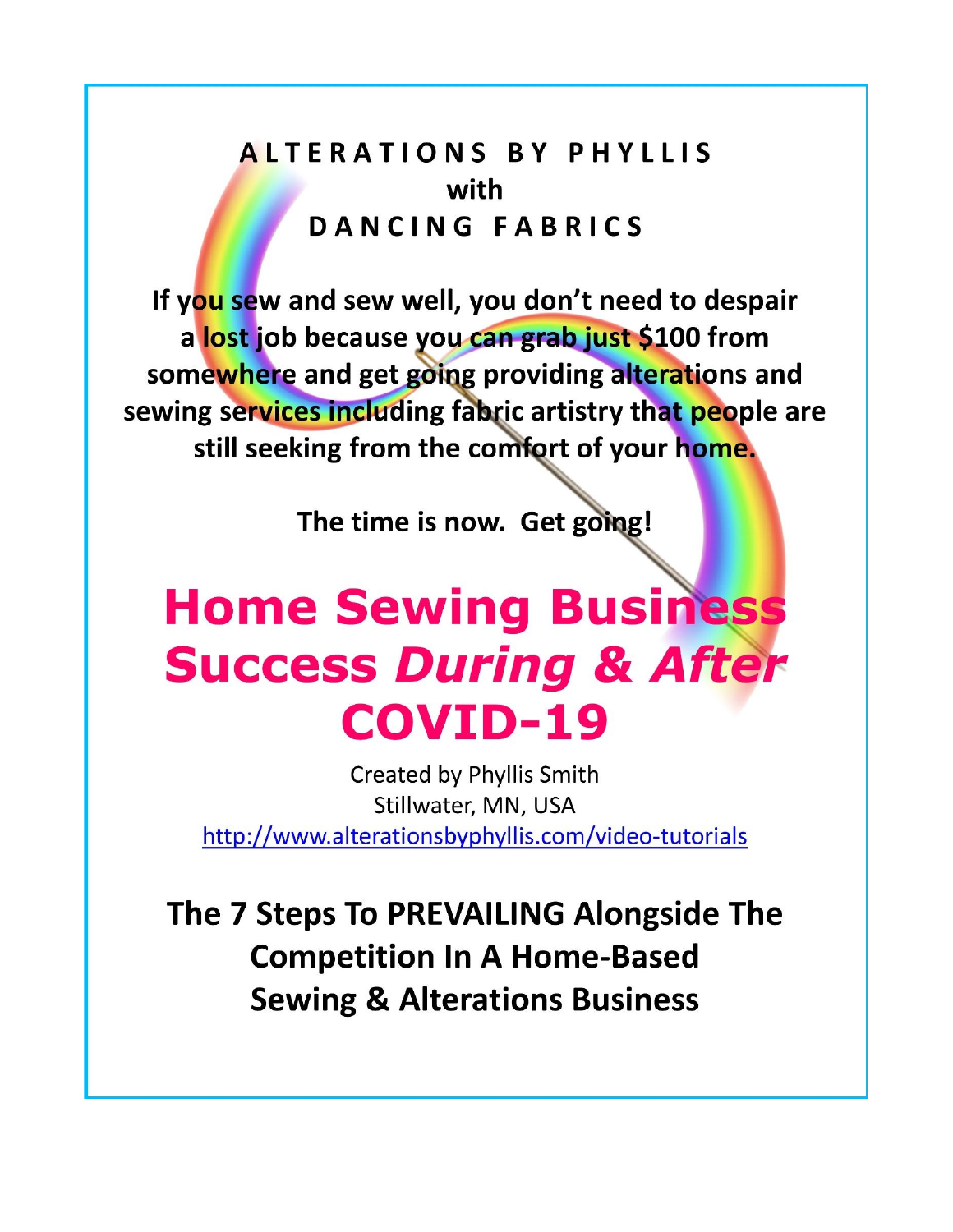**Imagine** that you're sitting in your dedicated sewing room just a year from now surveying all that you've created with great satisfaction.

**In one corner** of the room is your attractive, eclectic and maybe even quirky collection of sewing machines and tools that customers admire.

**Across one of the walls** you display your emerging brand of women's designer clothing line consisting of pullover hoodie, leggings, tank or tee, flared skirt short dress for over leggings and skort/shorts. Just 5 hot items that clients can't leave without.

**And what's a wardrobe without** its designer handbag that you've acquired the perfect machine to stitch up and clients go gaga over.

**Folded neatly on display in another area** is your emerging brand of children's clothing, baby layettes, adorable toys, simple and irresistible designs.

**Available on shelves** are DIY kits of various types – hand embroidery, beginner sewing for kids, fabric painting, fabric marker coloring, cut and sew  $-$  you conjure it, you create it!

**Unforgotten** are other fab items you've created that perhaps are not fabric artistry yet are complementary such as paper creations, bead art, ceramics – honestly, don't let me overwhelm you with YOUR.OWN.TALENT.

> **How can you achieve your new REAL normal? Let me show you.**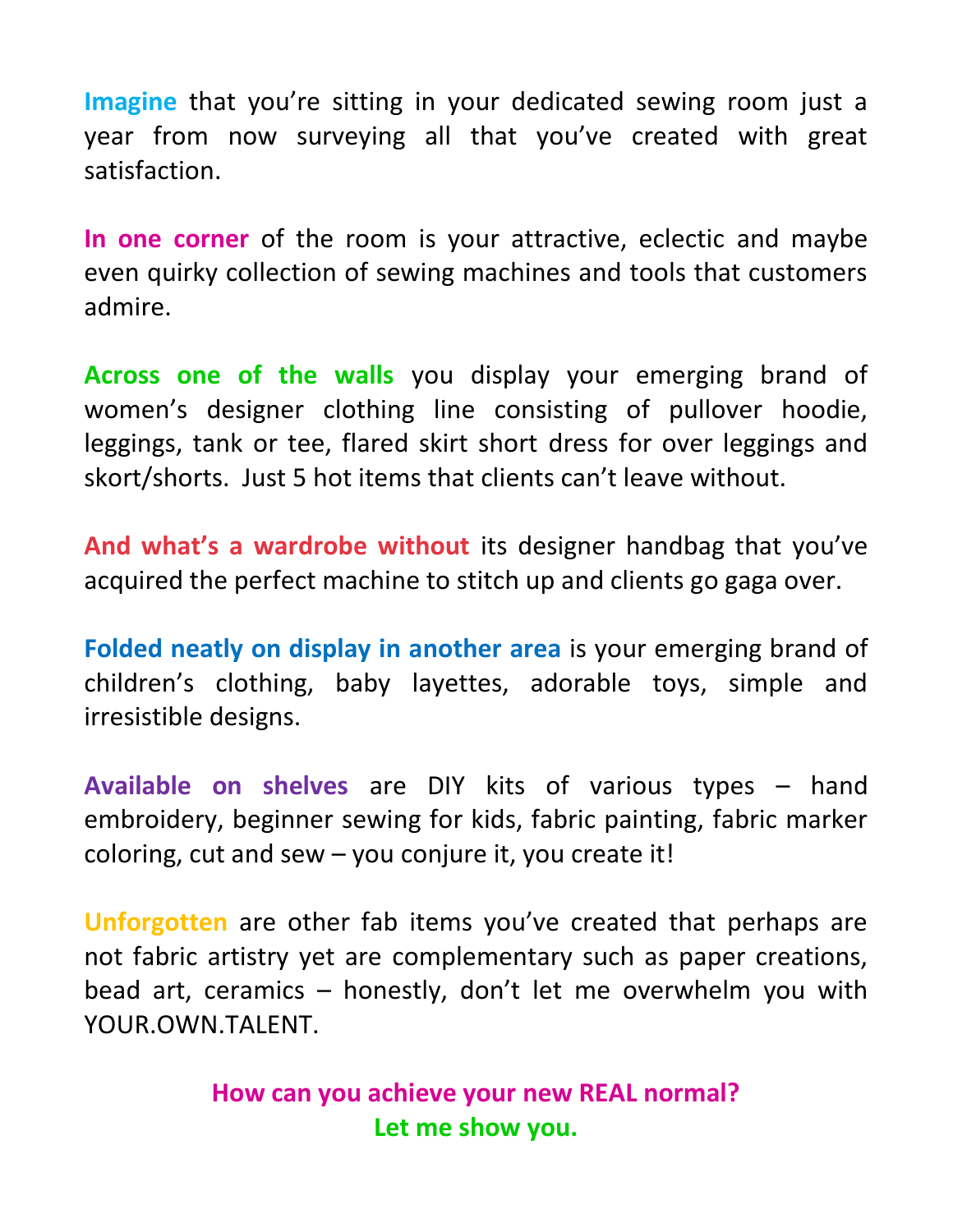# **A L T E R A T I O N S B Y P H Y L L I S with D A N C I N G F A B R I C S**

*All about running your own alterations & sewing business from home!* Created by Phyllis Smith - Alterations by Phyllis with Dancing Fabrics - Stillwater, MN, USA <http://www.alterationsbyphyllis.com/>video-tutorials

## **Are You Ready To Explore How To Prevail Alongside Competition? This Section Is For New As Well As For Existing Sewing Business Specialists Specifically During and Post COVID-19 – because your intent is to DIVERSIFY**

Here's a system diagram I've created that illustrates the steps to rapidly start and grow your own home-based alterations and sewing business.

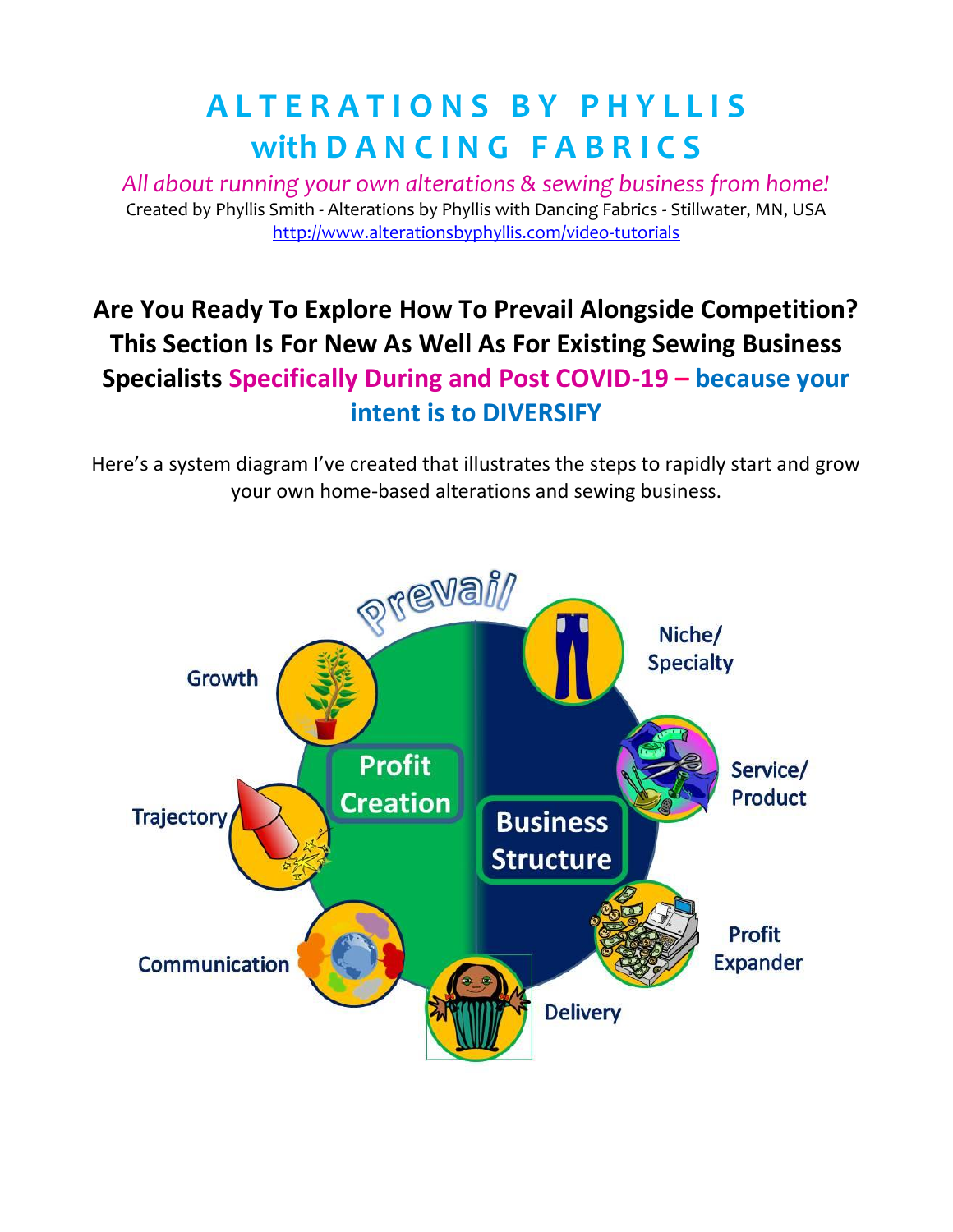

Find Your Perfect Niche(s). Have fun imagining all sorts of specialties, and then the one(s) that makes you feel the best, as in a joyful heart, at least to begin with – well, now you've arrived at your first important decision!

You can make money in any niche: Whether it's curtains, bed coverings (I get requests for duvet covers) that marry beautifully with quilting, product prototyping, all-things-denim, everything-suits and business attire, sky's-the-limit bridal/formal wear plus bridal accessories/bridal party gifts, pants only including hems-waists-leg tapering, T-shirt adjustments that partner with your silk screening artistry, custom sewing with custom fabrics that you design utilizing on-demand fabric printing like Spoonflower, baby – oh baby! – items and list your own designs on a crafting platform like Etsy, wardrobe consultation including redesign of existing garments and creation of custom garments, bulk mending to include buttons-rips-general maintenance. You get the idea. Brainstorm. No idea is too silly. You can practical-ize (like that coined word?) any ideas later.

Then round out your brainstorming with these considerations: Again – what do you enjoy sewing and altering best? What task are you the most capable at accomplishing? What is the service your friends and family are always approaching you about?

This is how you arrive at the answer to your niche/specialty.

If your thoughts divert to worrying about competition in any of your ideas – stop worrying. Competition is good. Good-good-good. While alterations specialists are becoming fewer in number, the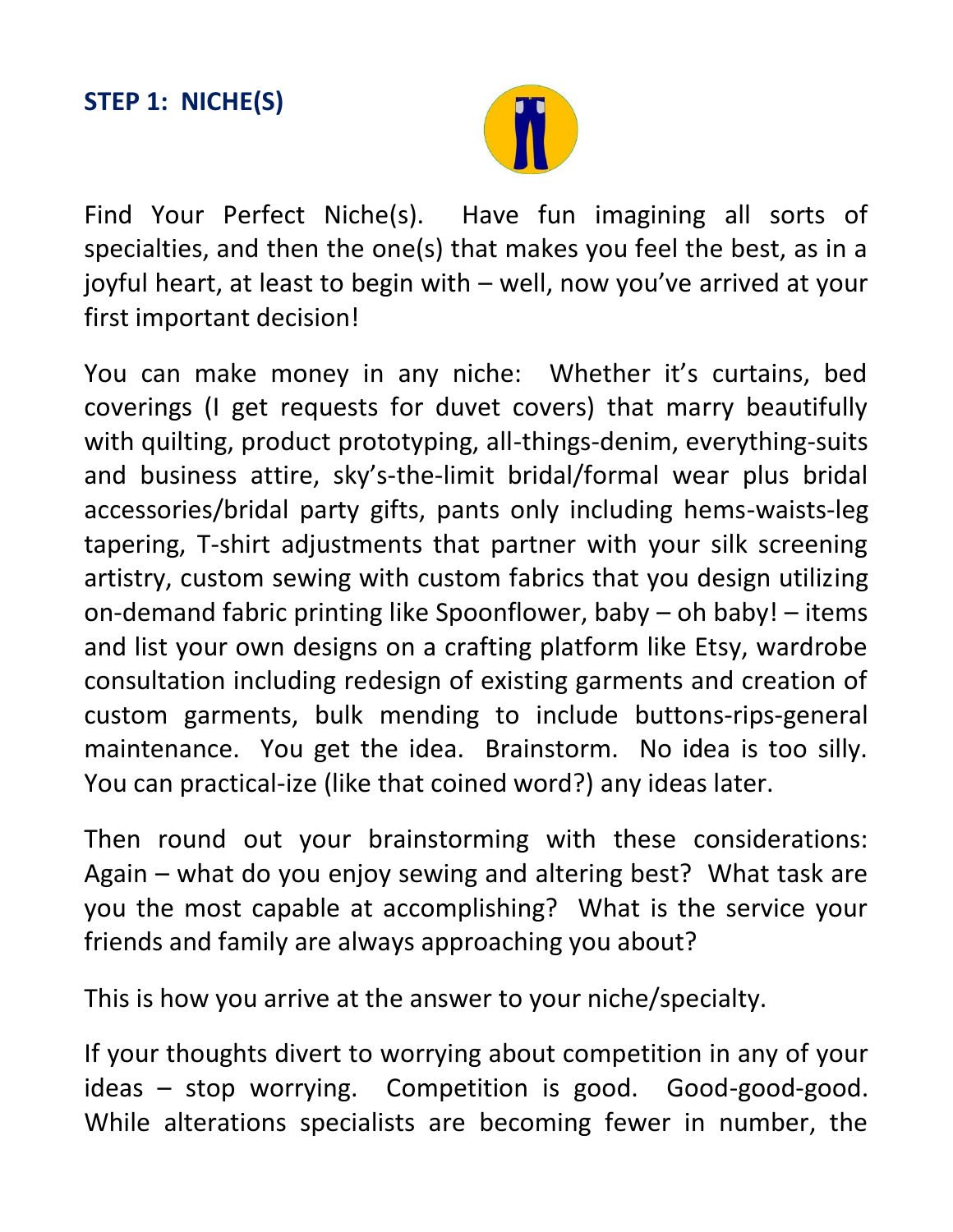demand is still great, and I believe there would be less instance of "disposable inexpensive clothing" societal outlook if there were more younger generation specialists coming onto the scene.

#### **STEP 2: SERVICE/PRODUCT**



It's alive! Your service or product lives here. This is the time to be proud of what you have to offer. Be so very proud and grin from ear to ear. Your clients can hardly wait to find you. Your clients can hardly believe they've found you once they do. You will make every effort to reach out to potential clients, yet believe me, they will find you and they're the ones who will explode your outreach by word of mouth. Don't hesitate to start with the friends and relatives you've already been serving and tell them exactly what it is you need from them – share on social media, make a home video about the results you lavished upon them, mention at church, work, events, if they have a blog of their own ask them to feature you. Ask for what you want. Never assume people know what they should be doing for you after all these years. Ask and you will receive, they'll be thrilled to reciprocate all your free service. Especially ask this favor of those whom you won't ever charge, those who are closest to you, and they, too, will be thrilled to help you. But you must ask. This is a great exercise in asking for help.

Still, having said all that to stimulate your thoughts about selfconfidence, the common objections I hear from people, "I don't want to be responsible for other people's stuff," "I'm afraid I'll mess up on somebody's clothes," "I'm not that good," "what if I get really stuck, where would I turn?"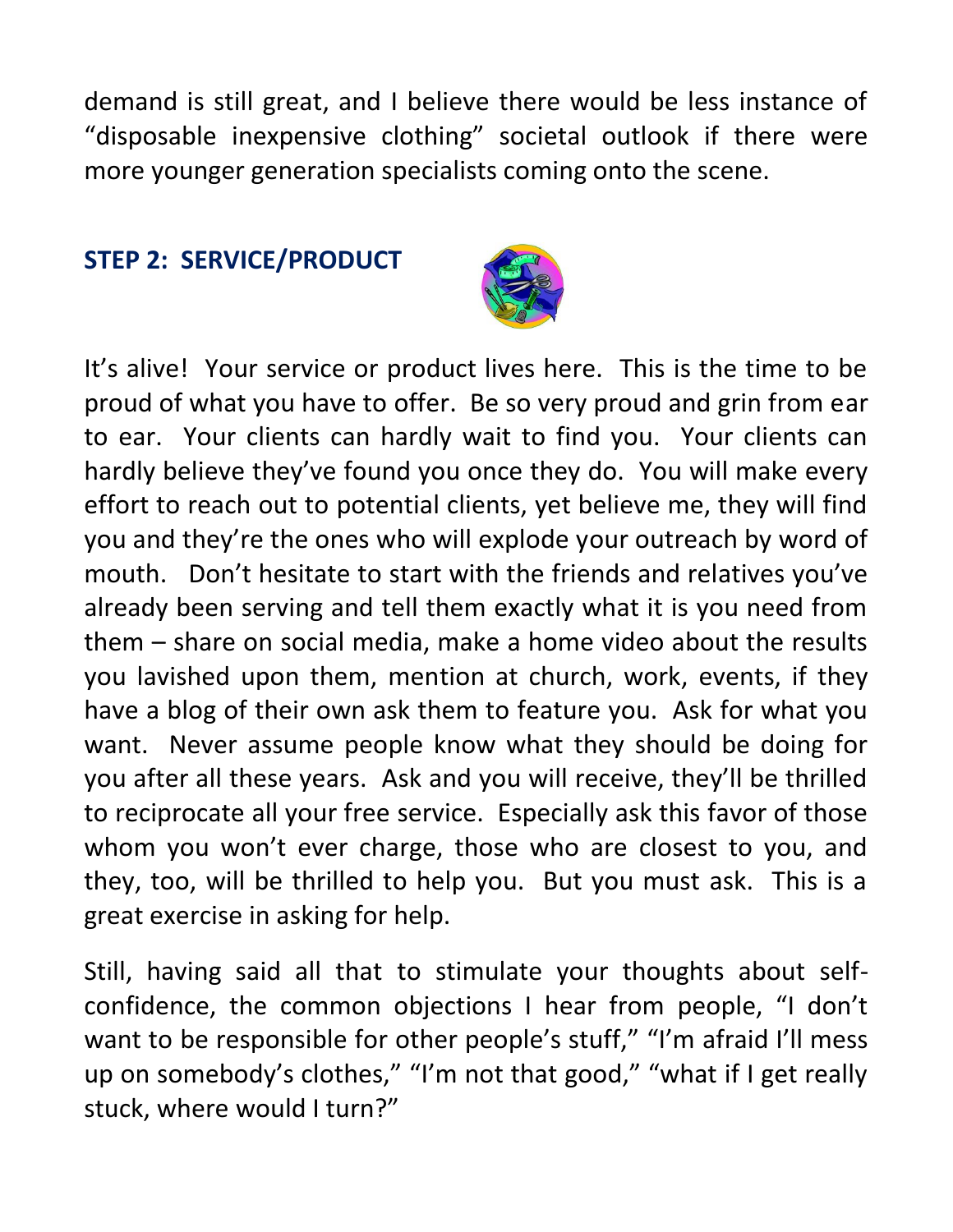The answer is you set up easy safety nets for what to do in the event of messing up or getting stuck. As far as not wanting to be responsible or feeling not good enough, those are issues with underlying emotions to examine and resolve to the point where you can do this and experience the joy of your clients' wonderment that you possess this mystery of a skill, and your mastery of it.

Those safety nets are outlined in one of your program eBooks, *"How To Run A Successful Alterations Business From Home."*

With your safety nets in mind, here are the 5 steps needed to create your valuable service:

- 1. Research the niche you decided you would love to do above. For instance, if you love the all-things-denim idea, but you already know Franny, the seamstress at the dry cleaners, is very good with jeans issues – be glad not sad – make certain you are as good technically as you believe she is and then be proud of the personalized service a home-based business can offer over the dry cleaners, and it is up to you to discover the potential for *prevailing*!
- 2. Which leads us to discovering your unique angle. It's there within you. Dig deep. Otherwise the answer may be right at the surface. Grab it. For instance, let's say your prices are going to be higher than the local competing dry cleaners – can you offer bonuses, whether little handmade items, coffee and scones, do giveaways, coupon codes. The answer is within! So is your best price list. Make your prices as high as is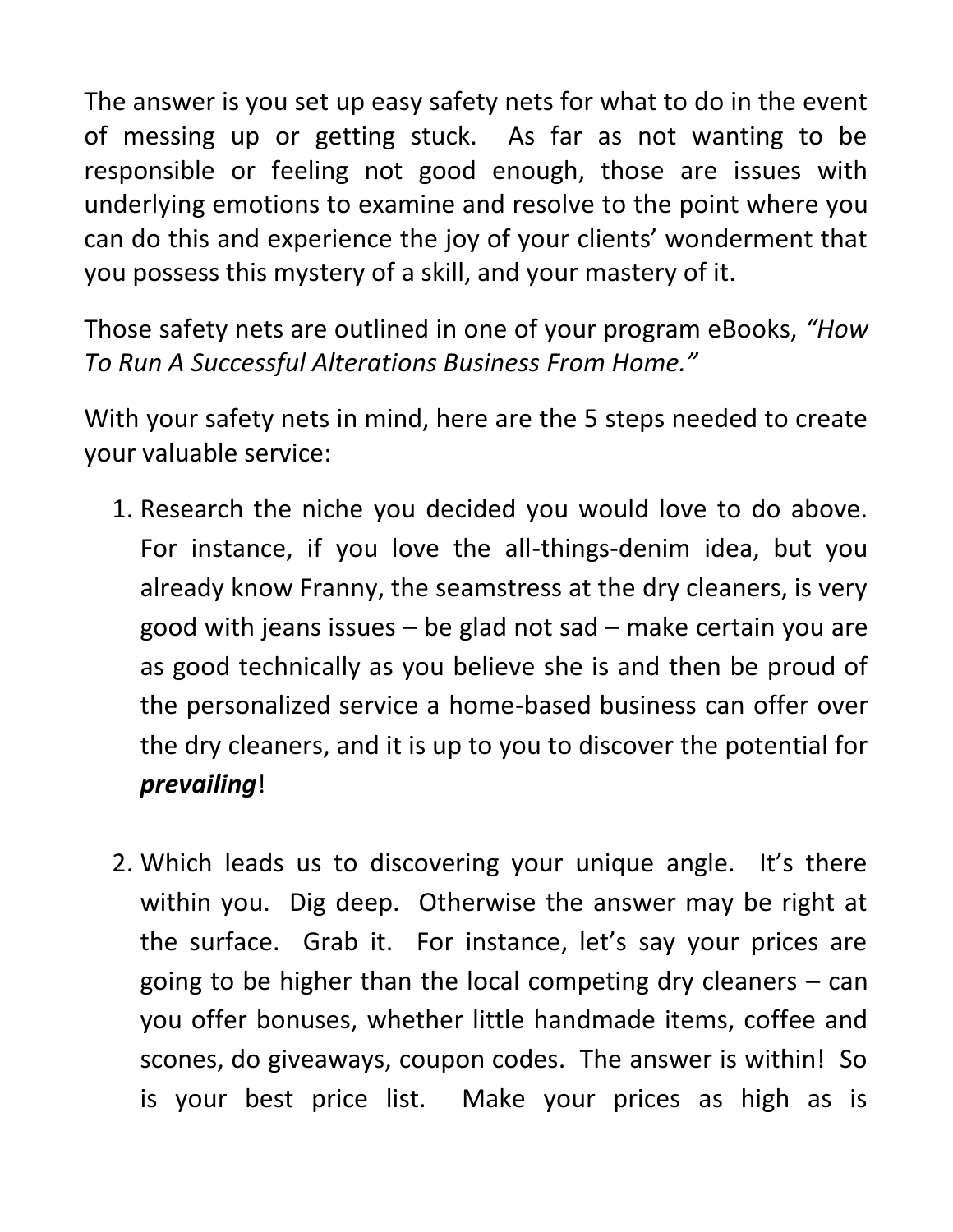comfortable, having done your research of the local competition, and then stick with that price list proudly; you can always offer discounts and those coupon codes mentioned.

- 3. Decide! Then get going. Further down the road, be willing and proud to change your mind. You are not tied to your niche specialty; really, the idea is to expand as is comfortable for you.
- 4. A service/product outline will serve you well. Imagine you're the client, or get someone to act out a client role with you from the time s/he enters your front door to the time of departure. This should cover initial phone call, greeting, explanation of what will happen, discovering the task at hand (which can be far different than the client described), expectations (including your policies), due dates, payment policies, and most importantly a friendly assurance upon departure that you are their solution so that they feel like they've made the best possible decision by coming to you. And they have!
- 5. Appoint responsibilities and create a timeline. Naturally you'll be doing a great deal of the responsibilities yourself, however, a simple website may be outsourced, for example.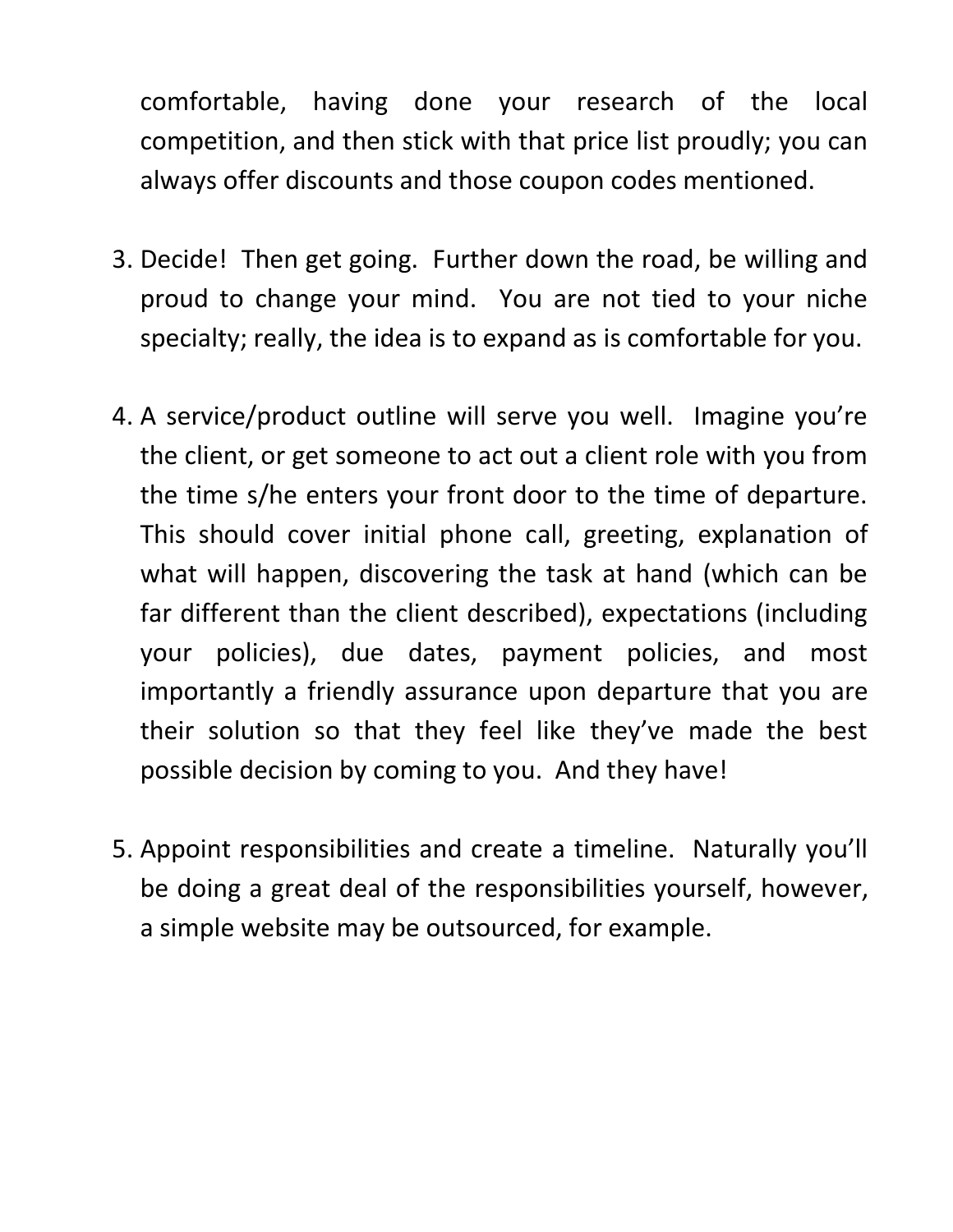#### **STEP 3: PROFIT EXPANDER**



Many times, one garment problem leads to others in the same garment – that the client isn't aware of. For instance: Pants too long? Great, hem them up AFTER you take in that massively loose waist! Or, bridesmaid dress too long? Great, hem it up AFTER taking in the bodice and straps a smidge (which may solve the hem problem) and now your client absolutely loves you and throws the rehearsal dinner dress and ITS problems into the mix! How about this one: Suitcoat too big? Great, the pants probably are, too. Or, need another lint roller? Try this – would you like me to create a custom garment/travel bag for you? Is your newly crafted duvet cover lonesome for a pillow sham?

When clients are so pleased they mention wanting to bring in other stuff soon, devise a friendly email/phone call follow-up reminder system. That means gathering email addresses besides phone numbers. An email list proves valuable as time marches on.

This is how you expand profit. Always (honestly) identify as many problems/potentials with a service/product as possible for the client. This results in a very satisfied customer who feels like you really invested in perfect fit/best outcome of all aspects of the service you offer.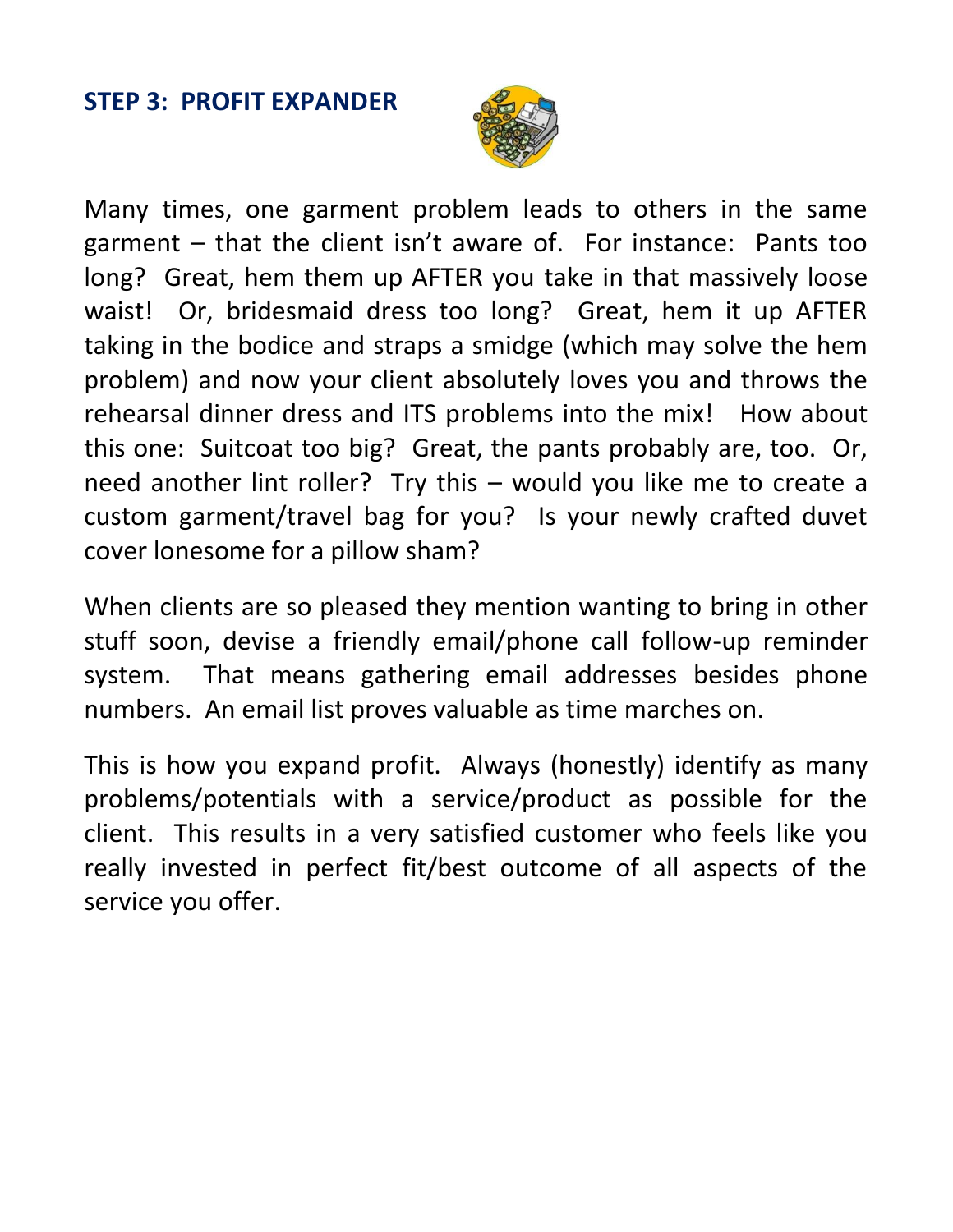#### **STEP 4: DELIVERY**



Now that everything about your product and service and how you will bring it to the world is in place, it's time to actually do it, actually be this technical artist you've been training for all your life! You will get your first phone call in short order, and it will be thrilling to watch your first customer come in the door! Go and create the career lifestyle of your dreams! Trust that the right customers will come to you…because remember, you won't get them all…and thankfully, that's the way it should be. You'll see!

#### **STEP 5: COMMUNICATION**



There are 3 very important communication points in your experience with clients.

1. Initial phone/email inquiry.

You will become so adept at handling initial phone and email inquiries that you will hardly recognize yourself. You will learn what to do when callers are just fishing, are insincere, are scattered, rude, undecided, irresponsible, wishing, decided, determined, eager, understanding, compliant, humorous, lovable  $-$  you name the personality, and you will hear from it either over the phone or in email.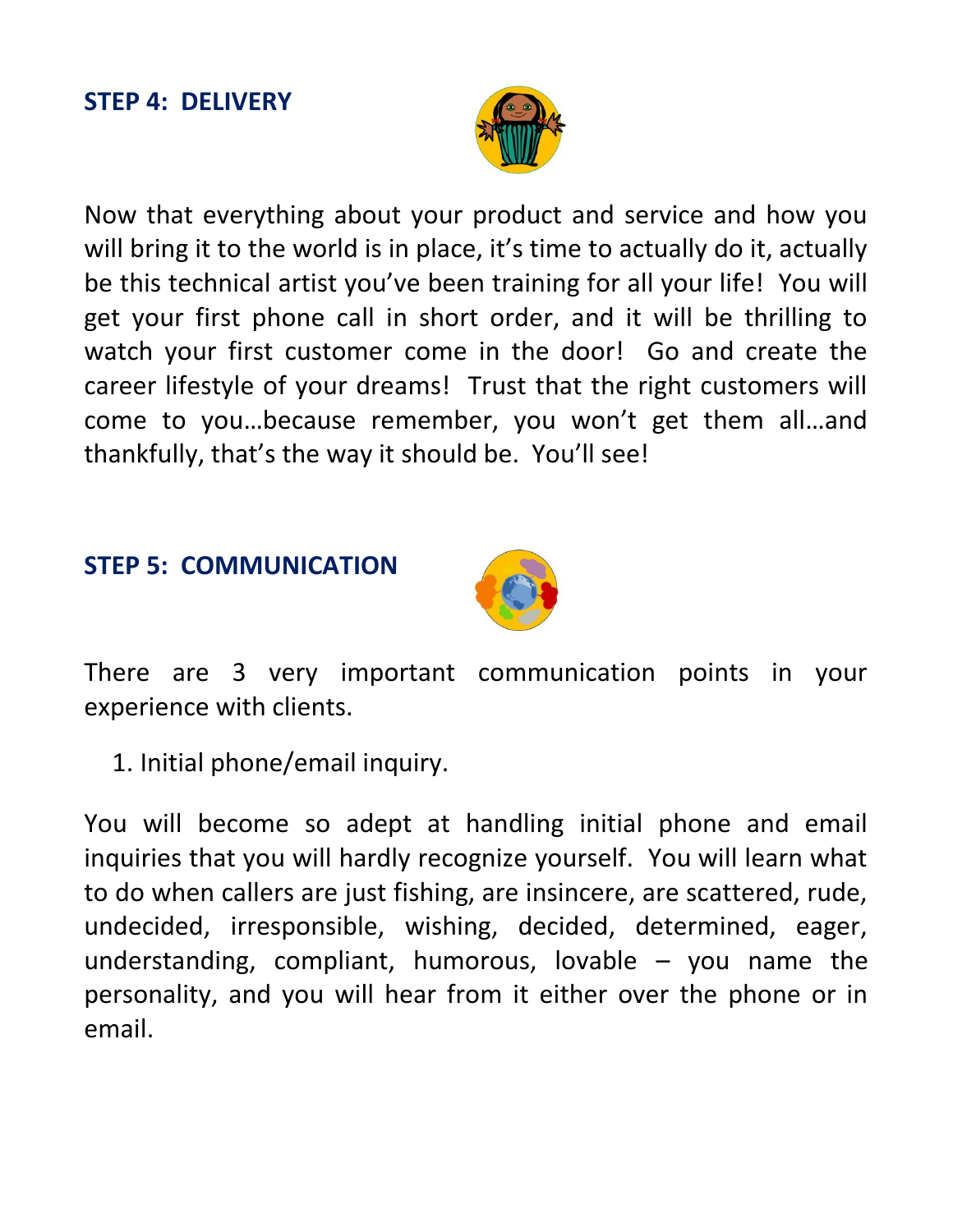During that all-important initial inquiry, you will learn to reel them in like a trophy fish on the line AND you'll learn how to get them off the line and throw them back without regret.

Always allow a caller several seconds to state the problem, and then I encourage you to take control and direct the call when people aren't succinct or clear. People don't know how to describe their problems fully or accurately. You will draw them out and largely they'll be so relieved that you understand that you'll get the appointment and they'll show up for it.

2. In-person consultation.

When a client arrives, you must  $-$  and I emphasize  $-$  must be in charge. Handle reserved people gently but firmly; handle overbearing personalities pleasantly but firmly; adjust your handling to the personality types you'll learn to quickly assess and *be in charge*. For example, when a new client shows up without the half payment down that is your policy, firmly but kindly state that that is okay, you'll start the job when you receive half payment. Believe me, compliance will be forthcoming. Some personalities perceive a home business as a less serious endeavor than a storefront; whether they are aware of that perception or not is not as important as your awareness of presenting behavior that gives away that perception.

When you are in charge, everybody ends up appreciating it. For instance, when clients try to tell you how to sew it, again you will learn to patiently hear them out, then clearly and simply state how you will actually sew it if it differs from their idea, and that they can choose to leave the job with you or take it elsewhere. You do not have to explain every technical detail to clients. I'll tell you why. Once in a great while someone will come along to my shop who is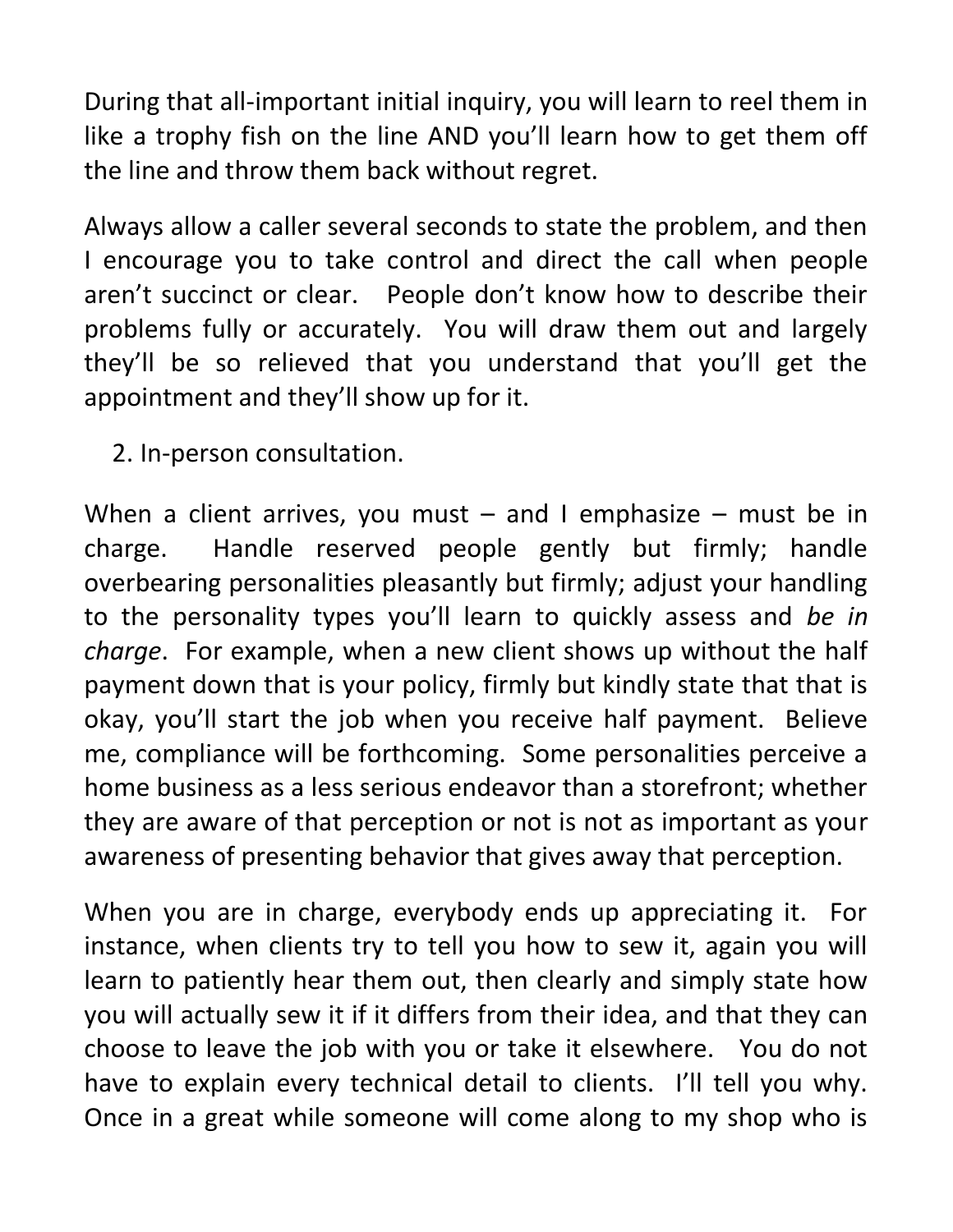fishing for how to do it herself/himself. Give away too much about the process and you'll lose the job, and maybe you want them to get lost if that's what they're doing. Rather, leave it enough of a mystery or mildly confront them that you're happy to consult with them about how they can do it themselves but that, of course, there is a charge for that.

One last example for now: When a client states emotionally that your charge is more than the purchase price of the garment, there is an effective response I've concocted to help the client see that one price has nothing to do with the other price. Simply state, "Clever you! Getting this item on sale means you're better able to afford the alterations. Good for you!" While it may sound a bit patronizing, this statement usually shifts the client away from subjective reasoning to more objective reasoning.

3. Service/product completion.

Again, emphatically I stress to you  $-$  be in charge. Put on your boldest, liveliest, most assured self and you'll be irresistible and people less likely to take advantage of you. Most people throw on the garment, are so thrilled with the not better but BEST fit and will toss the money at you and leave all smiles. As you close the door behind you, you're going to realize you just love this well-built business of yours!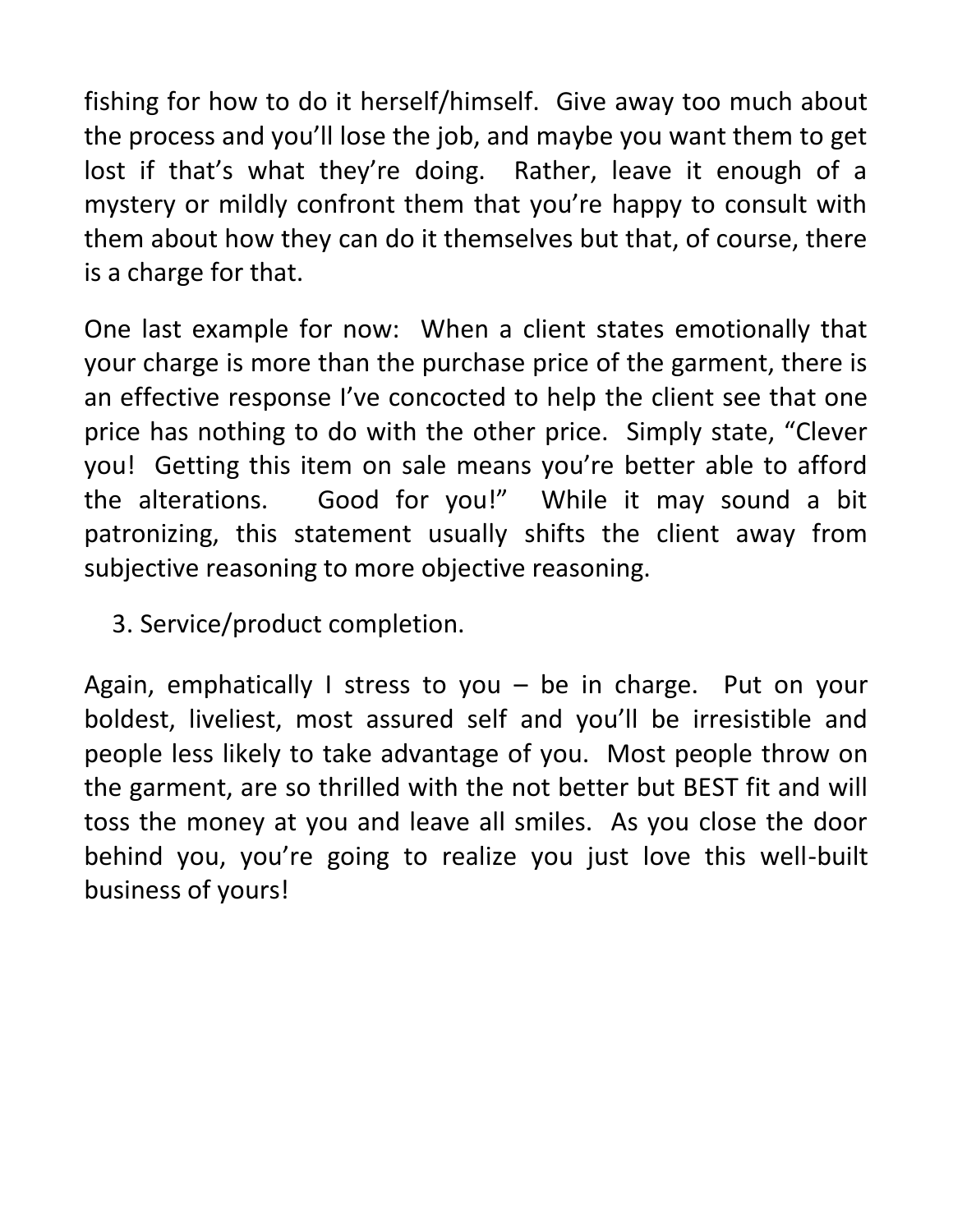#### **STEP 6: TRAJECTORY**



Will loads of business come your way from the get-go? You better hope not. What I mean by that is, *steady as she goes*. You'll be eager, guaranteed. Yet the rate at which the experience opens up for you I can guarantee will be the best it is supposed to be. Trust the Universe – it's cheering for you. Destiny is trying to provide you as stress-free an experience as possible. Allow this wonderful thing you've created to find its way. Learn to go with the ebb and flow because depending on where you live there may be slow and crush times of the year. When it's slow is when you use your positivity and creative energy towards other endeavors because, for most of you, the idea is to be sewing/creating in other ways that are bringing you streams of income as well.

#### **STEP 7: GROWTH**



As this wonderful thing you've created finds its way, something will happen. You'll acquire true fans and followers! Imagine that! Fans who will despair if you go on vacation. Or if you move. Followers who will bring you oodles of their clothing. These people will tell their people who will become your people. You may not always remember all of these people, but they remember you and don't mind when you need your memory refreshed when they call for an appointment.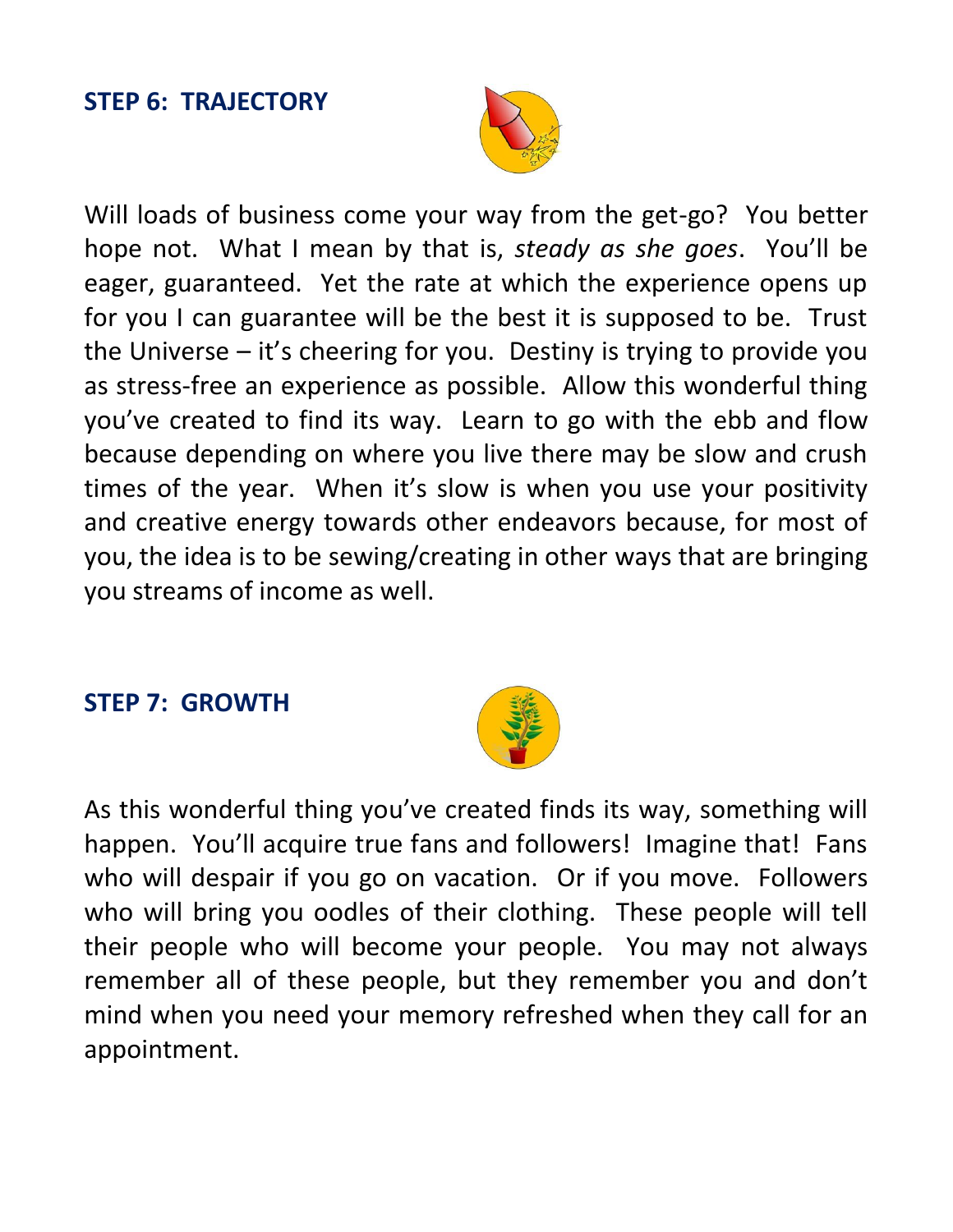It's a great feeling to be needed. It's great to be preferred over someone else's competitive service/product. Yes, sometimes you will be whimsically dropped by a client. Let them go and simply acquire others.

If you keep an email list and promote stuff to it, or if you maintain a blog or vlog, expect to gather more converts to your proven successful method of performing sewing wizardry on their clothing *while* uplifting their spirits. People may not even be aware of why they keep coming to you, but they do because you make them feel so good – about *themselves*. That brings you vertical and horizontal expansion. Do you begin to see the value of such a service, your service? I hope so.

Remember, all this will not happen overnight, but you'll get lots of early tastes of success while you commit to your:

- 1. Customer base.
- 2. Customer relationships.
- 3. Self-confidence.
- 4. Pride of workmanship.
- 5. Sales.
- 6. Profits.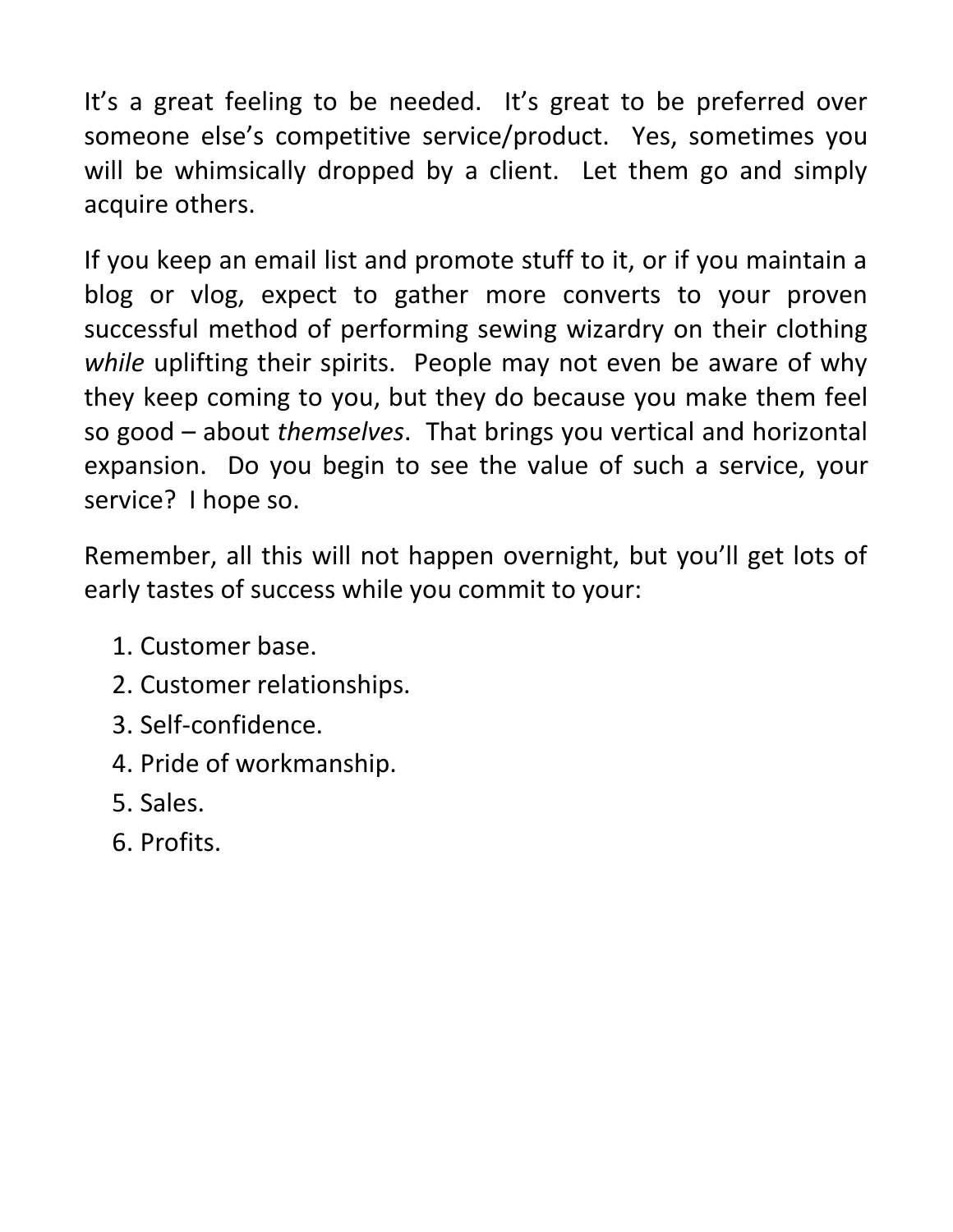#### BUT WAIT – THERE'S MORE!

Be glad  $-$  be thankful  $-$  for competition that proves your ideas are valid and profitable.

But how do you actually become a leader ahead of the competition?

#### **D I V E R S I F Y**

Here's how.

Naturally, you're going to offer alterations as your bread and butter service, at least at first, and if you want to graduate from that service because of established clientele clamoring for your fabric artistry, then feel free.

Also as regards alterations, you could set up a drop box for dropping off and picking up, which is very appealing to a lot of people in this COVID world. The *Remote Client Home Sewing Ideas* section covers that subject in more detail.

Now - how about diversifying in some or all of the following:

Design an easy line of clothing including online home pop-up shops doing Facebook live shopping including alterations of that clothing. See these YouTube channels: Coolirpa, With Wendy, Rosery. Start with these and don't stop there!

Sew designer bags. See these YouTube channels: Lauren Mormino, Easy to Sew. Start with these two and explore the multitude of others.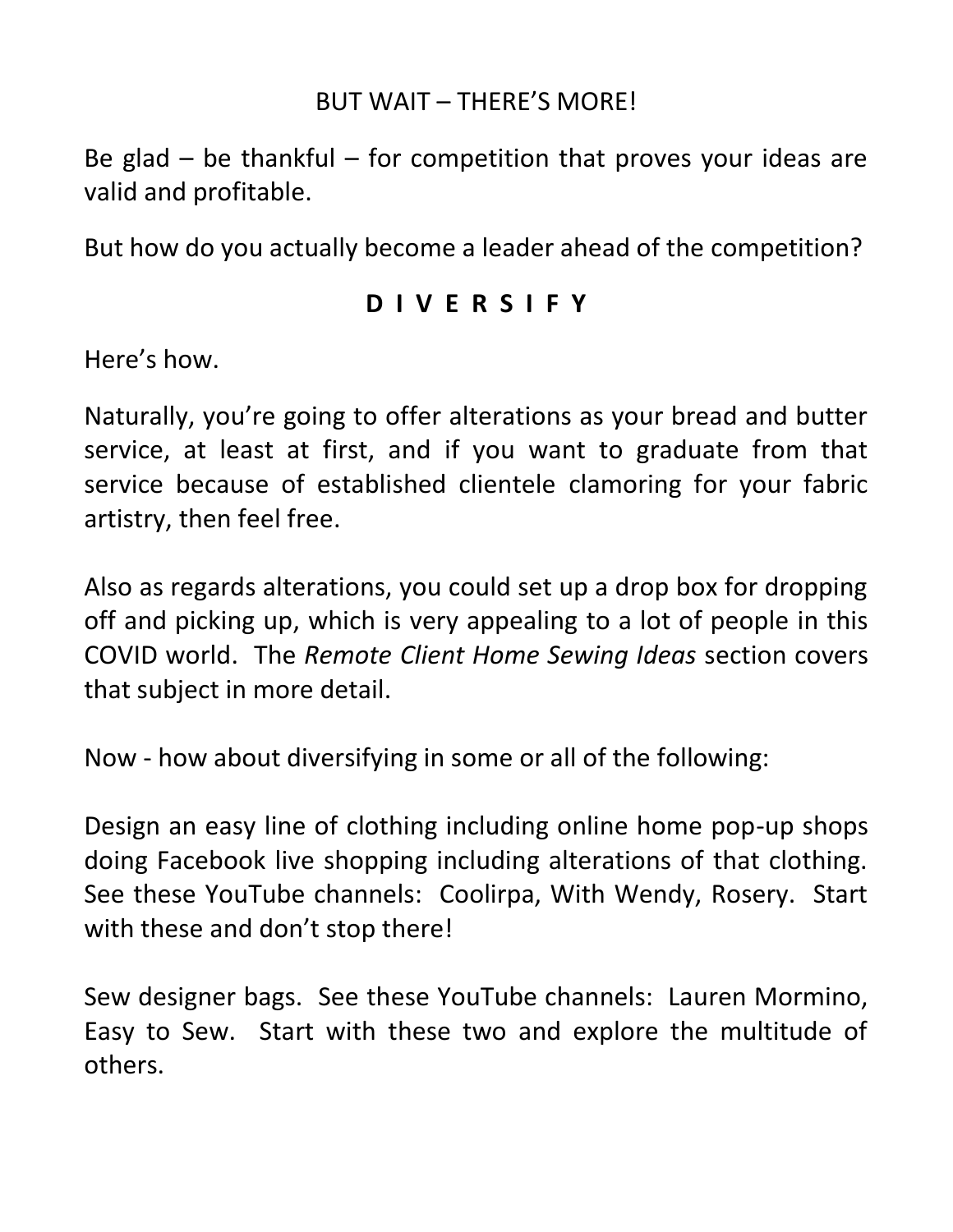Offer designer face masks and other health-related products.

Trick out an RV and go mobile to regularly scheduled parking lot alterations and pop-up shop events.

Do business hub contract alterations pick up and drop off.

Do neighborhood contract alterations pick up and drop off.

Become the adjunct or main alterations specialist for dry cleaners – you pick up and drop off alterations completed at your home.

Get involved in promotional products contract sewing. Reach out to companies and inquire what promotional items you can sew in bulk for their trade shows, etc.

Sew for local designers and their clothing or product lines.

Sew wholesale to local boutiques. Check out Indie Retail Academy online – this retailer's sense of humor can't be beat!

Better yet – run your own online boutique on your own website utilizing Facebook Live or go live on YouTube.

Offer virtual sewing classes from home for groups or one-to-one. Or do community ed classes. Think how the world has gone wild about home gardening – isn't it time folks got more self-sufficient around sewing? You're the one, darling!

Fill your studio with fab items for online Christmas in July and December boutiques.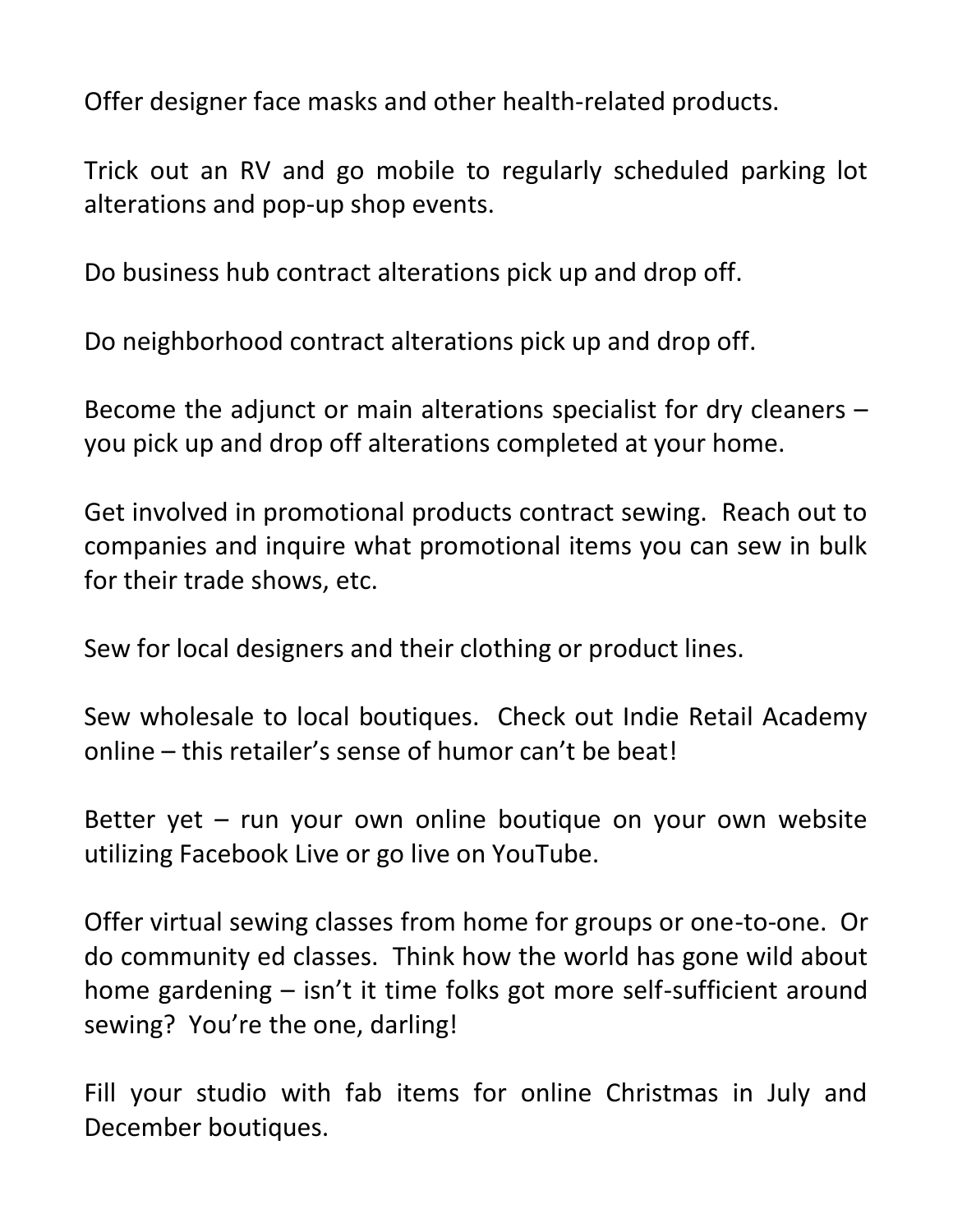Make your home really work for you providing what people want.

Again, be glad  $-$  be thankful  $-$  for competition that proves your basic ideas about offering alterations services are valid and profitable, then explore other ideas and add them in. Who knew a little homebased sewing and alterations business could become in such demand for services and product lines!

#### **CONCLUSION**

My goal is to teach you about a life-enriching potential within reach because of the skill set you already possess. Are you going to keep your sewing talent all to yourself or are you going to share it and become sought after and paid your worth? Are you going to advocate against the disposable clothing lifestyle the western world has adopted and show it a better way of creative solutions to existing wardrobes? Have you ever thought about a stitchery legacy? While this section leans toward the subject of alterations as your bread and butter service - at least to start with - keep the diagram above in mind for all your diversification plans.

### **I did it. So can you!**

Take a look in the mirror, the one your potential customers would stand in front of. Who do you see? You may be looking at the type of person who is able to really run with a home-based alterations and sewing business. If this report has left you buzzing with ideas and on fire with a passion to investigate the subject further, then I have done my job to inspire you to assess your situation and then spring into action -- because you are needed.

Once you've done the homework on the demand for alterations in your area, it will become easier to figure all this out for your custom